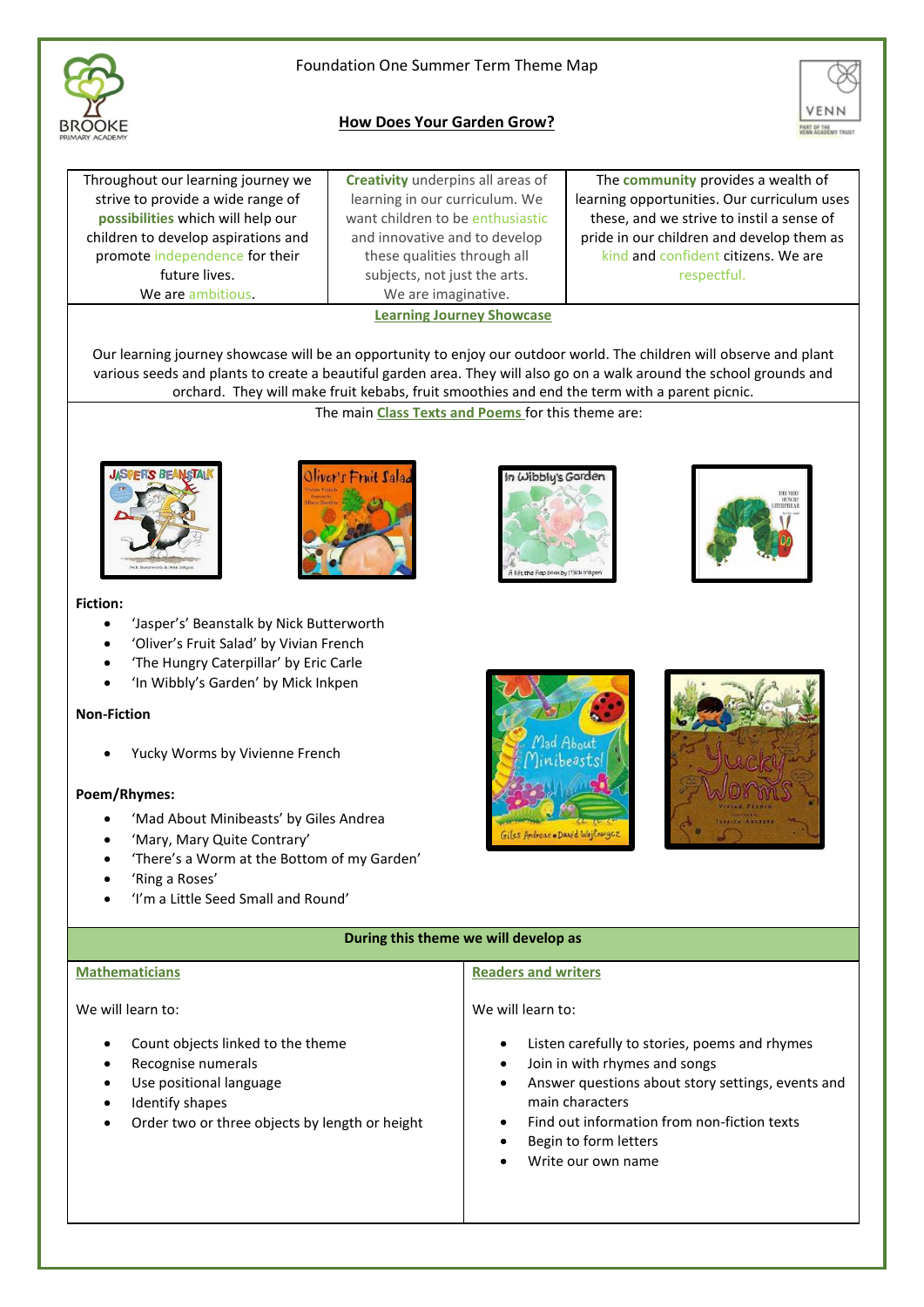|                                          |                                                                                                                                                                                                                                    | Foundation One Summer Term Theme Map                                                                                                                                                                                                                                                                   |
|------------------------------------------|------------------------------------------------------------------------------------------------------------------------------------------------------------------------------------------------------------------------------------|--------------------------------------------------------------------------------------------------------------------------------------------------------------------------------------------------------------------------------------------------------------------------------------------------------|
|                                          |                                                                                                                                                                                                                                    | <b>Phonological Awareness</b>                                                                                                                                                                                                                                                                          |
|                                          |                                                                                                                                                                                                                                    | We will learn to:<br>Identify alliteration<br>Identify rhyme<br>Orally blend and segment sounds within words<br>Begin to identify letter sounds<br>We follow the LCP scheme of learning, linked to Letters and<br>Sounds. We will continue to consolidate phase 1 and begin<br>to work within phase 2. |
| <b>Understanding the World</b>           |                                                                                                                                                                                                                                    | <b>Expressive Arts and Design</b>                                                                                                                                                                                                                                                                      |
| We will:                                 | Visit the school orchard and garden<br>Use i-pads to take photographs<br>Using paint programmes to draw pictures<br>Plant flowers, fruits and vegetables<br>Make a fruit salad and a fruit smoothie<br>Go on a minibeast adventure | We will:<br>Create natural collages<br>Create seed art pictures<br>Print with fruit and vegetables<br>Draw and paint flowers<br>Construct a 3D pom pom caterpillar<br>Construct an antennae headband<br>Play musical instruments                                                                       |
|                                          | <b>Personal, Social and Emotional Development:</b>                                                                                                                                                                                 | <b>Communication and Language</b>                                                                                                                                                                                                                                                                      |
| We will discuss:                         |                                                                                                                                                                                                                                    | We will:                                                                                                                                                                                                                                                                                               |
| Growing and changing<br>Transition to F2 | How to care for our environment<br>How to care for ourselves                                                                                                                                                                       | Follow instructions to plant and grow seeds<br>Follow instructions to make a fruit salad and a fruit<br>smoothie<br>Answer questions about our trees, plants and<br>animals<br>Share our observations of trees, plants and<br>animals                                                                  |
| <b>Physical Development</b>              |                                                                                                                                                                                                                                    |                                                                                                                                                                                                                                                                                                        |
| We will learn to:<br>Use gardening tools |                                                                                                                                                                                                                                    |                                                                                                                                                                                                                                                                                                        |

- Use tools to chop fruit and vegetables
- Use different media to create a garden display
- Identify some healthy foods and healthy drinks
- Recycle our waste
- Keep safe in the sun



Each theme will start with a **'Talking Tub'**. This activity allows the children to explore, texts, photographs, artefacts and resources to inspire and engage them and to encourage them to pose questions and take ownership of their curriculum themes.

To develop the children's understanding of the theme we will visit the school orchard and invite a member of our family to an end of year parents picnic featuring some of our home grown food.

Key dates and school events that link to this theme include the 'parent picnic' and 'transition time in our new classes.'